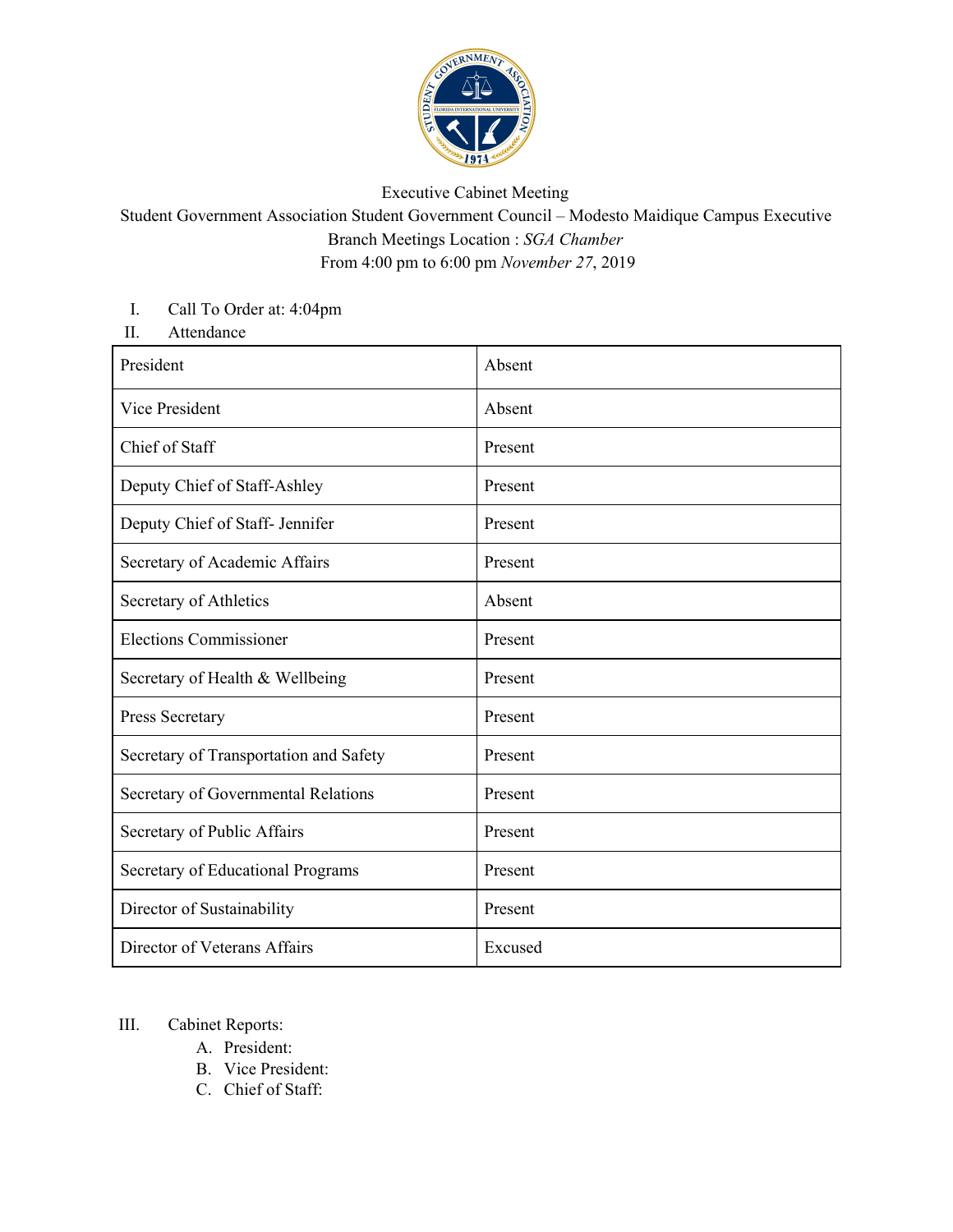- D. Deputy Chief of Staff Ashley:
	- 1. Last week I created a form for students to nominate a student for social media
	- 2. Literacy workshop in gc 150
	- 3. Contacted Cody
	- 4. Working with both Jen and Luisina on the literacy workshop
	- 5. Working with Cristina on the Philanthropy event
	- 6. Working with cristina to work the volunteers on spc
	- 7. Contacting 2 different companies to get the best price for promotional items for the all about your health
	- 8. Working on weekly spotlights for our Instagram
	- 9. Will set a meeting with Isabella
	- 10. Trying to figure out who will graduate this semester to create
	- 11. Working with Zach to get more action from Senate
	- 12. Working on a welcome back video for Spring Semester
- E. Deputy Chief of Staff Jennifer:
	- 1. Had a meeting with Eric from FIU in DC. We talked about reaching more majors rather than focusing on one specific.
		- a) In talks about getting a grad assistant
- F. Secretary of Academic Affairs:
	- 1. Met up with Emani to talk about ChangeMaker week
		- a) Moving it to the 3rd week of January
		- b) Intend to make it a 4 day event starting on the 18th ending on the 21st.
- G. Secretary of Athletics:
	- 1. Met with David this week to go over the Elections Code
		- a) We sent it to the Rules, Legislature, and Judiciary Committee.
		- b) Application opens on January 6th and closes on January 31st.
		- c) Made a list that is on the drive that details the tasks I want each elections board member to do.
		- d) Spoke with JP and he is already making the publication for elections.
- H. Elections Commissioner:
- I. Secretary of Health & Wellbeing:
	- 1. Helped with FIU recruitment at UM and FIU Game
	- 2. Rescheduled the Health Fair for January 6th
	- 3. Coordinated a meeting with Isabella and Kayla about Recharge
	- 4. Collab with Healthy Living Program for Aromatherapy for recharge
	- 5. Yesterday I had a meeting with Howard Dr. Bejar in terms of my research proposal.
	- 6. Having a meeting with Sarah
- J. Press Secretary:
	- 1. Pictures finished for Recharge for Finals just need to be uploaded on the drive
	- 2. Make a flyer for free laundry day for Housing students
	- 3. Working on creating more content for social media
	- 4. Have a better schedule for next semester to coordinate events
- K. Director of Sustainability:
	- 1. Focusing on Less Stress Fest on December 6th from 12pm-3pm.
	- 2. Meet next Monday with the Comptroller about the arboretum financial commitment.
- L. Secretary of Transportation and Safety: